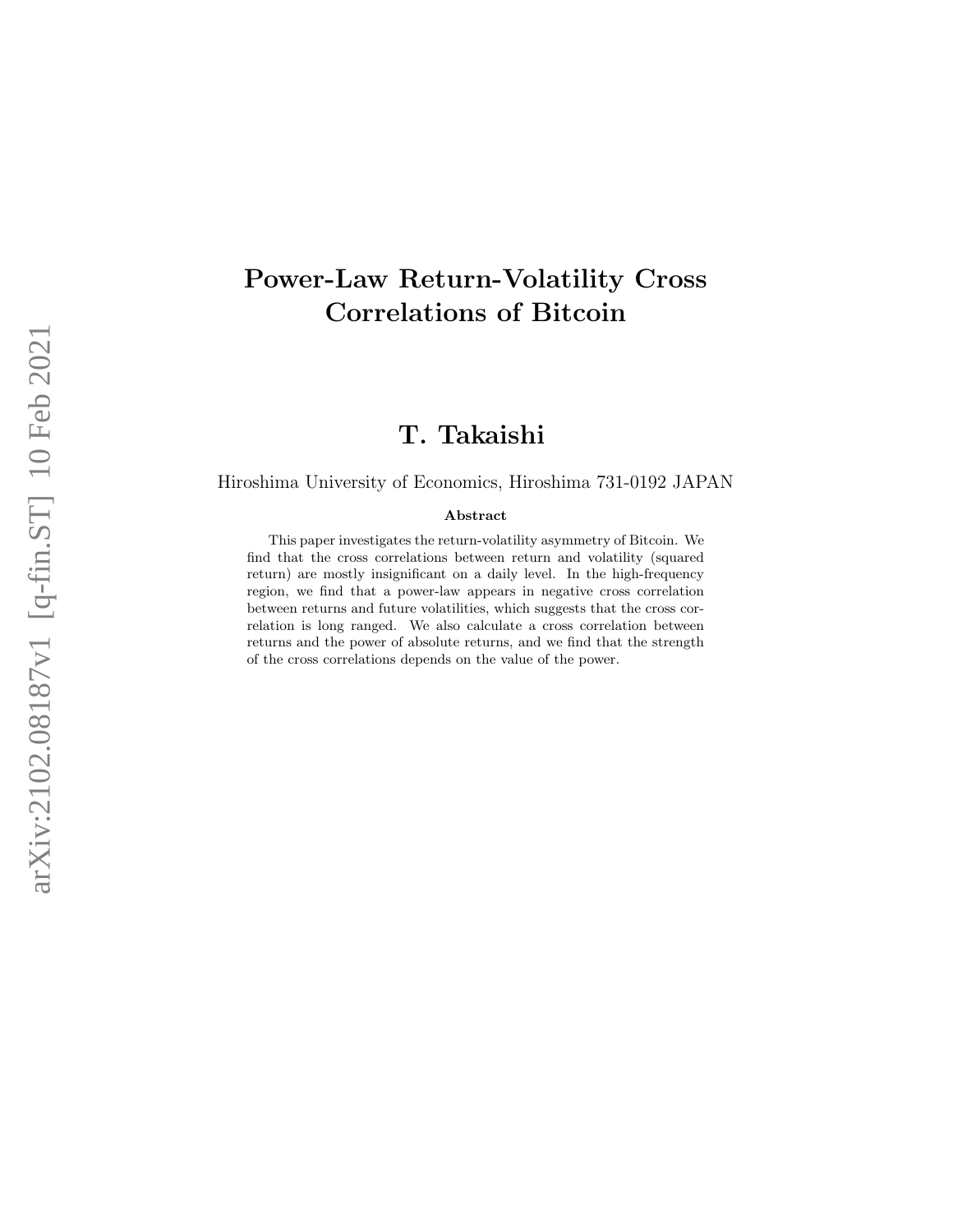#### 1 Introduction

It has long been known that return and volatility are negatively correlated, and early studies  $\left|1, 2\right|$  attempt to explain the return-volatility asymmetry as a leverage effect: a drop in the value of a stock increases finance leverage or debtto-equity ratio, which makes the stock riskier and increases the volatility. The other promising explanation for the return-volatility asymmetry is the volatility feedback effect discussed in [\[3,](#page-7-2) [4\]](#page-8-0): if volatility is priced, an anticipated increase in volatility raises the required return, leading to an immediate stock price decline. Although the two effects suggest the same negative correlations, the causality is different[\[5\]](#page-8-1).

Comparing the two effects empirically, Baekaert et al.[\[5\]](#page-8-1) and Wu[\[6\]](#page-8-2) argue that the dominant determinant is the volatility feedback effect. However, the studies using GARCH-type models[\[7,](#page-8-3) [8,](#page-8-4) [9\]](#page-8-5) suggest that volatility increases more after negative returns than positive ones, which favors the leverage effect.

To discuss the full temporal structure of return-volatility asymmetry, using squared returns as a proxy of volatility, Bouchaud et al.[\[10\]](#page-8-6) calculate the returnvolatility correlation function and find that returns and future volatilities are negatively correlated. On the other hand, reverse correlations, i.e., correlations between future returns and volatilities are found to be negligible. The results are fitted to an exponential function, and it is concluded that the correlations are short ranged. In addition, the decay times<sup>[1](#page-1-0)</sup> are estimated to be about  $10$ (50) days for stock indices (individual stocks).

While for most developed markets, negative correlations between returns and future volatilities are found, an interesting phenomenon is observed in Chinese markets. Qiu et al.[\[11\]](#page-8-7) calculate the return-volatility correlation function for equities in the Chinese market and find that returns and future volatilities are "positively" correlated, which is called the anti-leverage effect. Further studies[\[12,](#page-8-8) [13\]](#page-8-9) also support the anti-leverage effect in the Chinese market.

In this study, we focus on the return-volatility asymmetry of the Bitcoin market. Since the first proposal of cryptocurrency in 2008[\[14\]](#page-8-10), the Bitcoin system, based on a peer-to-peer network and blockchain technology, developed quickly, and Bitcoin has become widely recognized as a payment medium. In recent years, a large body of literature has investigated various aspects of Bitcoin, e.g., hedging capabilities [\[15\]](#page-8-11), inefficiency [\[16,](#page-8-12) [17,](#page-8-13) [18,](#page-8-14) [19\]](#page-8-15), multifractality [\[20\]](#page-9-0), extreme price fluctuations [\[21\]](#page-9-1), liquidity and efficiency [\[22,](#page-9-2) [23\]](#page-9-3), transaction activity [\[24\]](#page-9-4), complexity synchronization[\[25\]](#page-9-5), long memory[\[26\]](#page-9-6), and so forth.

Although the return-volatility asymmetry of Bitcoin has been investigated using various models, such as asymmetric GARCH-type and stochastic volatility, it seems that a consistent picture of the return-volatility asymmetry of Bitcoin has not yet been obtained. For instance, while Bouoiyour et al.[\[27\]](#page-9-7) observe a volatility asymmetry that reacts to negative news rather than positive, Katsiampa[\[28\]](#page-9-8) and Baur et al.[\[29\]](#page-9-9) find an inverted volatility asymmetry that re-

<span id="page-1-0"></span><sup>&</sup>lt;sup>1</sup>The correlations are fitted with an exponential function of  $\alpha \exp(-t/\tau)$ , and the decay time is defined by  $\tau$ .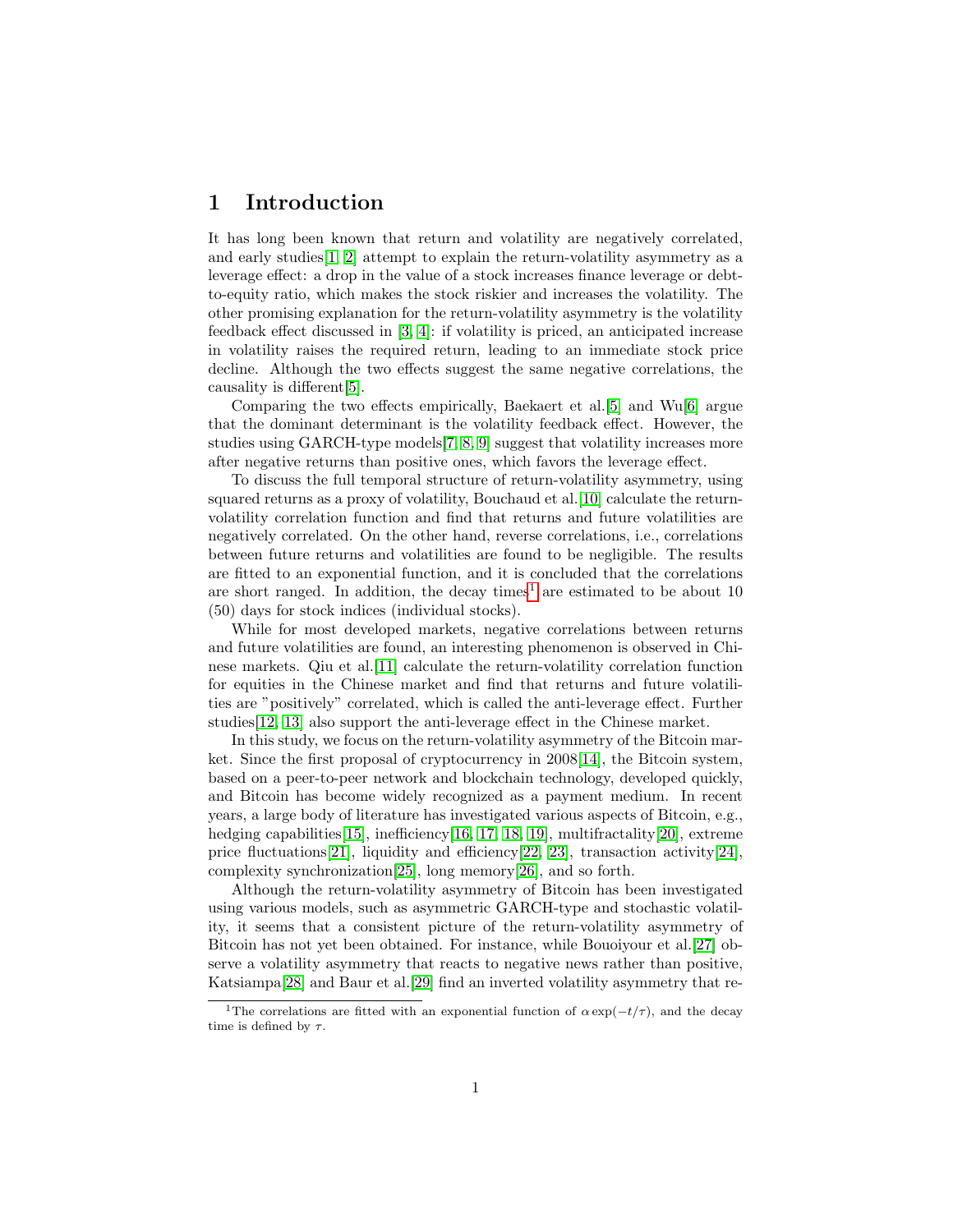acts to positive news rather than negative. Moreover, several studies[\[30,](#page-9-10) [31,](#page-9-11) [20\]](#page-9-0) find no evidence of a leverage effect in Bitcoin prices.

Bouri et al.[\[32\]](#page-9-12) investigate return-volatility asymmetry in two periods separated at the price crash of 2013. They find that, while before the crash Bitcoin shows inverted volatility asymmetry, after the crash, and for the whole period, no significant volatility asymmetry is observed. Using the stochastic volatility model, Philip et al.[\[33\]](#page-9-13) find that one day ahead volatility and returns are negatively correlated.

Here, we approach the return-volatility asymmetry of Bitcoin through returnvolatility cross correlations. We calculate a cross correlation between returns and a power of absolute returns. This is in part motivated by the existence of the Taylor effect[\[34,](#page-9-14) [35\]](#page-10-0), which suggests that the strength of autocorrelations of a power of absolute returns,  $|r|^d$ , is dependent on the value of power d, and, typically, the maximum autocorrelations are obtained at  $d \approx 1$  for stocks[\[35\]](#page-10-0) and at  $d \approx 0.5$  for exchange rates [\[36\]](#page-10-1). The Taylor effect is also present for Bitcoin [\[37\]](#page-10-2). Thus, we investigate how the cross correlation of Bitcoin is dependent on the value of power.

This paper is organized as follows. Section 2 describes the data and methodology. Section 3 presents the empirical results. Finally, we conclude in Section 4.

#### 2 Data and Methodology

We use Bitcoin tick data (in dollars) traded on Bitstamp from January 10, 2015 to January [2](#page-2-0)3, 2019 and downloaded from Bitcoincharts<sup>2</sup>. Let  $p_{t_i}$ ;  $t_i = i\Delta t$ ;  $i =$ 1, 2, ..., N be the time series of Bitcoin prices with sampling period  $\Delta t$ . We define the return,  $R_i$ , by the logarithmic price difference, namely,

$$
R_{i+1} = \log p_{t_{i+1}} - \log p_{t_i}.\tag{1}
$$

In this study, we consider high-frequency returns with  $\Delta t = 2$  min, and we also consider daily returns. We further calculate the normalized returns by  $r_i = (R_i - \bar{R})/\sigma_R$ , where  $\bar{R}$  and  $\sigma_R$  are the average and standard deviation of  $R_i$ , respectively. We calculate the cross correlation,  $CC_d(j)$ , between returns and the d-th power of absolute returns at lag  $j$  as

$$
CC_d(j) = \frac{E[(r_t - \mu_r)(|r_{t+j}|^d - \mu_{|r|^d})]}{\sigma_r \sigma_{|r|^d}},
$$
\n(2)

where  $\mu_r$  and  $\mu_{|r|^d}$  are the averages of  $r_i$  and  $|r_i|^d$ , and  $\sigma_r$  and  $\sigma_{|r|^d}$  are the standard deviations of  $r_i$  and  $|r_i|^d$ , respectively.  $E[O_j]$  in Eq.(2) stands for the average over  $N - j$  values of  $O_j$ . For  $d = 2$ , Eq.(2) reduces to the usual definition of the return-volatility correlation that uses squared returns as a proxy of volatility[\[12,](#page-8-8) [13\]](#page-8-9) except the normalization.

<span id="page-2-0"></span><sup>2</sup>http://api.bitcoincharts.com/v1/csv/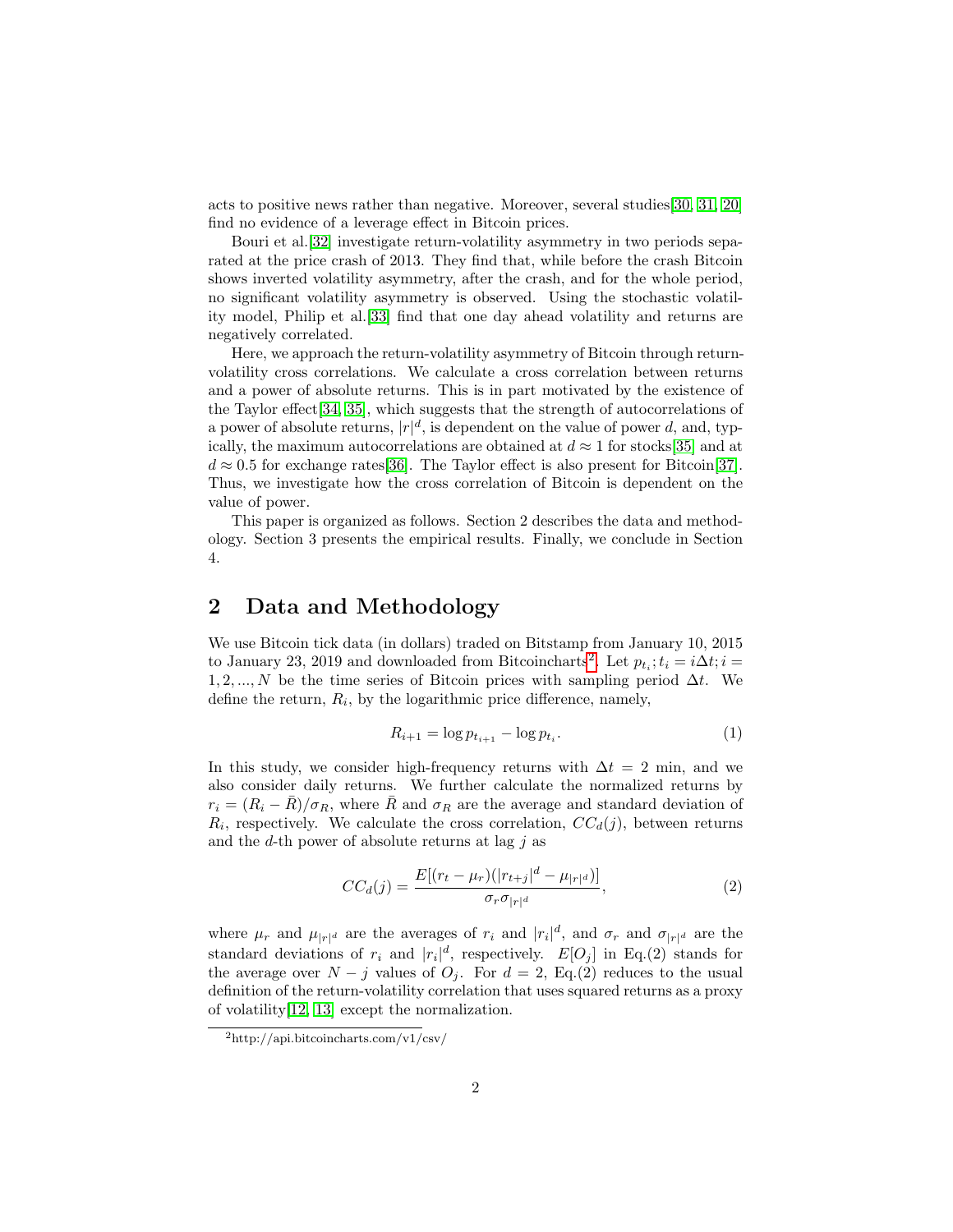

Figure 1: Cross correlation  $CC_d(j)$  for daily returns as a function of lag j at  $d = 2.0$ . Error bars of data points represent one sigma errors calculated by the jackknife method.

We calculate  $CC_d(j)$  for  $d = 0.1$  to 3.0 every 0.1 step. For positive js,  $CC_d(j)$ at  $d = 2$  evaluates the relationships between returns and future volatilities. The reverse correlations, i.e., relationships between future returns and volatilities, are obtained for negative js.

#### 3 Empirical Results

First, in Figure 1, we show the cross correlation,  $CC_d(j)$ , of the daily returns for  $d = 2.0$ . The cross correlations are mostly consistent with zero for both positive and negative lags, j, except for  $j = 0$  and 1, at which negative correlations are observed. For other ds, similar results are obtained. Thus, at the daily level, the cross correlations are mostly insignificant, except for contemporaneous and small, positive lags.

Next, in Figure 2, we show the cross correlation,  $CC_d(j)$ , calculated with 2-min, high-frequency returns for  $d = 2.0$ . For positive js, we find negative cross correlations lasting from small to large lags, which is consistent with the results observed for developed markets[\[10,](#page-8-6) [38\]](#page-10-3). For negative js, we observe positive, but smaller, cross correlations at several small lags. For larger (negative) lags, the cross correlations are consistent with zero. For the contemporaneous correlations, i.e.,  $j = 0$ , we observe negative cross correlations.

To examine the scaling properties of the cross correlations at positive lags<sup>[3](#page-3-0)</sup>, we plot negative values of the results, i.e.,  $-CC_d(j)$  in Figure 3 in log-log scale.

We fit the cross correlations with the power law function of  $\kappa j^{-\gamma}$  and the exponential function of  $\alpha \exp(-j/\tau)$  in a range of  $j = [1, 200]$ , where  $\kappa, \gamma, \alpha$ ,

<span id="page-3-0"></span><sup>3</sup>Since the cross correlations at negative lags quickly become consistent with zero at very small lags, we only consider those at positive lags.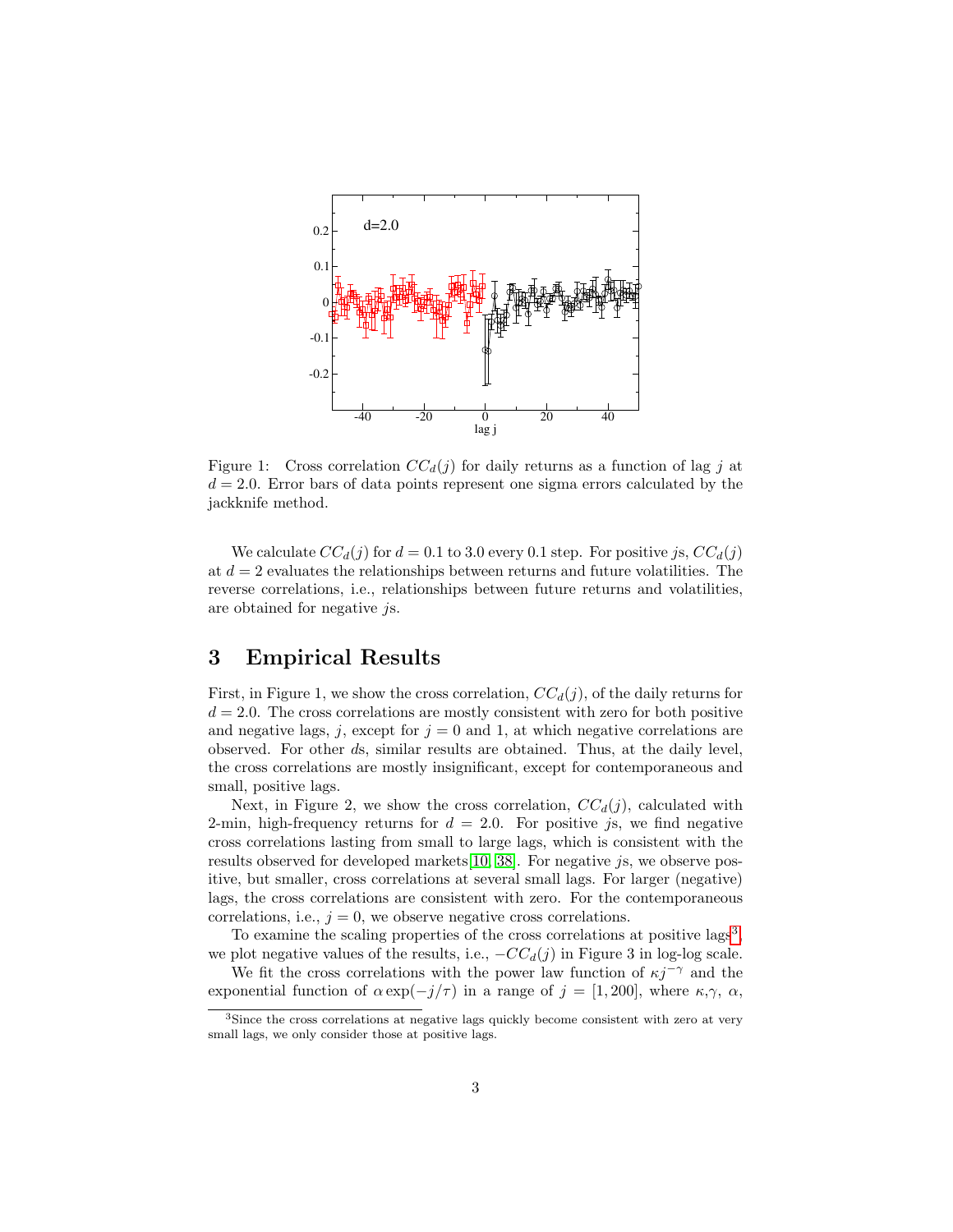

Figure 2: Cross correlation  $CC_d(j)$  for high-frequency returns as a function of lag j at  $d = 2.0$ . Error bars of data points represent one sigma errors calculated by the jackknife method.

Table 1: Results of fitting to a quadratic function,  $\gamma(d) = \alpha d^2 + \beta d + \rho$ . The values in parentheses represent the asymptotic standard errors of the fitting parameters.

|  | Bitcoin $0.0184(13)$ $0.0470(35)$ $0.5630(18)$ |  |
|--|------------------------------------------------|--|

and  $\tau$  are fitting parameters. The fitting results of the power law (exponential) function are depicted by the red (green) curve in Figure 3. We find that the cross correlations are better described by the power law function than by the exponential function. In particular, we recognize that the exponential function does not adequately describe the data points of cross correlations at small lags. This finding is different from the results of previous studies that observe exponential behavior in the cross correlation[\[10,](#page-8-6) [11,](#page-8-7) [13\]](#page-8-9). The exponential behavior in the cross correlation indicates that the cross correlation quickly disappears as the lag increases, i.e., the correlation is short ranged. On the other hand, the power law behavior<sup>[4](#page-4-0)</sup> that we observe indicates that the cross correlation decreases slowly with the lag, i.e., the correlation is long ranged.

In Figure 4, we plot the results of  $\gamma$  as a function of d and find that  $\gamma$  increases with d. We fit the results to a quadratic function,  $\gamma(d) = \alpha d^2 + \beta d + \rho$ , where  $\alpha, \beta$ , and  $\rho$  are fitting parameters; the fitting results are listed in Table 1. From the fitting results, we recognize that for  $d \to 0$ , the power  $\gamma$  seems to approach the value around 0.56. To investigate the strength of the cross correlations, we plot  $\kappa$  as a function of d in Figure 5. More precisely,  $\kappa$  represents the strength of the

<span id="page-4-0"></span><sup>&</sup>lt;sup>4</sup>More precisely, the power law exponent,  $\gamma$ , should be  $\gamma$  < 1 for a long-range behavior ( e.g., [\[39\]](#page-10-4)). In addition, the summation of the correlations diverges for  $\gamma < 1$ . As seen in Figure 4, the condition of  $\gamma < 1$  is satisfied, at least for  $d < 3$ .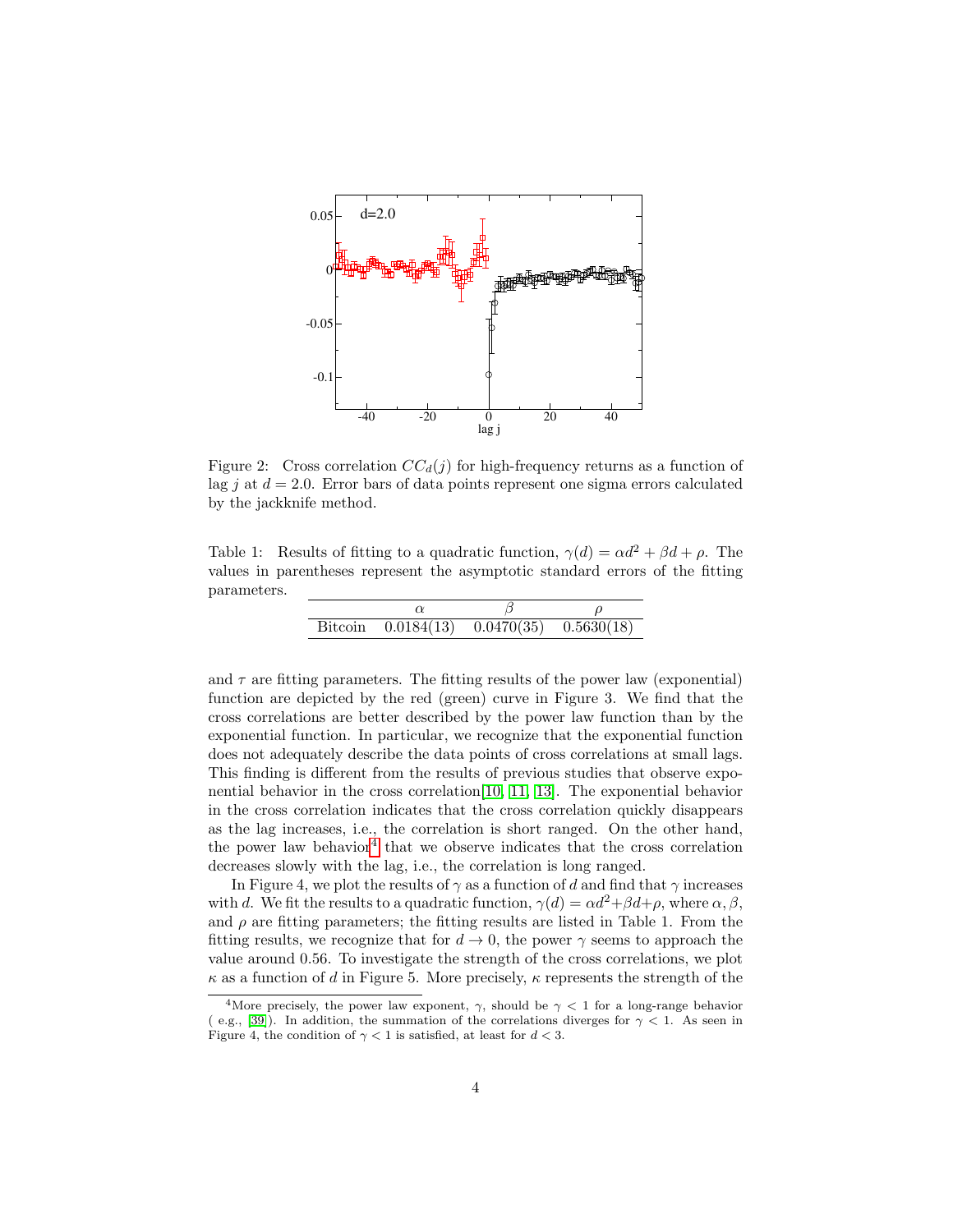

Figure 3: Cross correlation  $CC_d(j)$  at  $d=1$  and 2 in log-log scale. (a) d=1 and (b) d=2. Error bars of data points represent one sigma errors calculated by the jackknife method. For better visibility, noisy data that are consistent with zero within 1.5 sigma errors are omitted from the pictures. The red (green) solid curve represents the power law (exponential) fitting to the data. The reduced chi square: (a) 0.796 (power law) and 1.09 (exponential), (b) 1.13 (power law) and 1.33 (exponential).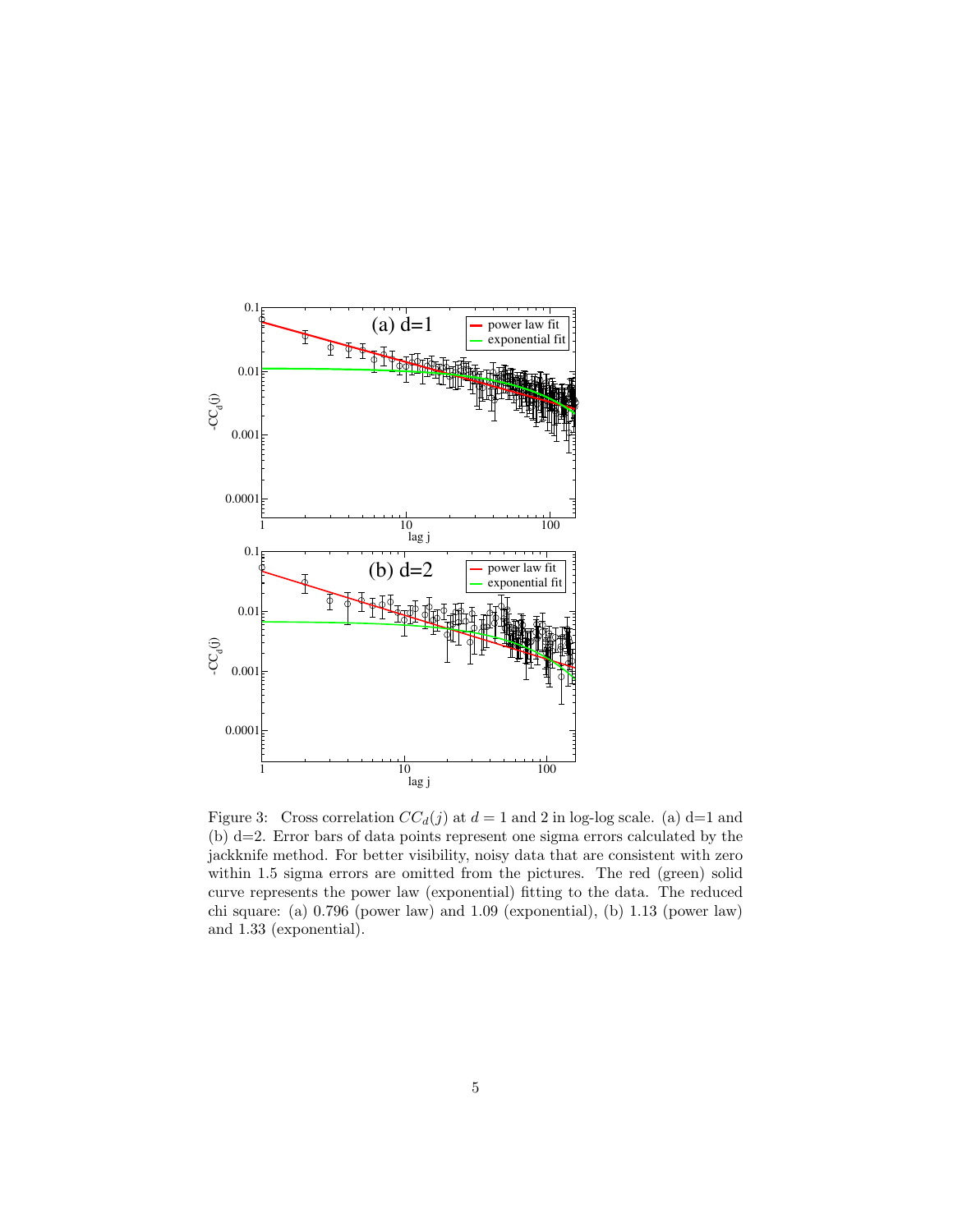

Figure 4: Fitting results of  $\gamma$  as a function of d, where  $\gamma$  is a parameter of the power law function of  $\kappa j^{-\gamma}$ . Error bars of the results represent the asymptotic standard errors of the parameter. The solid curve represents the quadratic fitting to  $\gamma$ .

cross correlations at lag  $j = 1$ . We find that  $\kappa$  is a convex function and that the maximum strength is obtained around  $d \approx 1.4$ . Thus, the correlation  $CC_d(1)$ at  $d \approx 1.4$  gives a stronger correlation than the traditional cross correlation defined at  $d = 2$ .

### 4 Conclusion

At the daily level, cross correlations are mostly insignificant for Bitcoin. By examining high-frequency Bitcoin returns, we find that returns and future volatilities are negatively correlated and the cross correlations between returns and future volatilities show power law behavior. We calculate cross correlations between returns and the d-th power of absolute returns and find that the maximum cross correlation is obtained at  $d \approx 1.4$ . Thus, we were able to obtain clear evidence on the cross correlation by choosing other values of d, rather than the traditional value of  $d = 2$ .

Our findings on cross correlations suggest that, in modeling asset time series, we should more seriously consider models that produce power law behavior in the cross correlations.

For example, Ref.[\[40\]](#page-10-5) proposes a fractional random walk model combined with a simple auto-regressive conditional heteroskedastic model, denoted as FR-WARCH, and finds that the FRWARCH model exhibits a power law in the cross correlations.

There exist universal properties, such as volatility clustering and no autocorrelations in returns, that appear across various assets. These properties are called the stylized facts (e.g., [\[41\]](#page-10-6)). The existence of stylized facts suggests that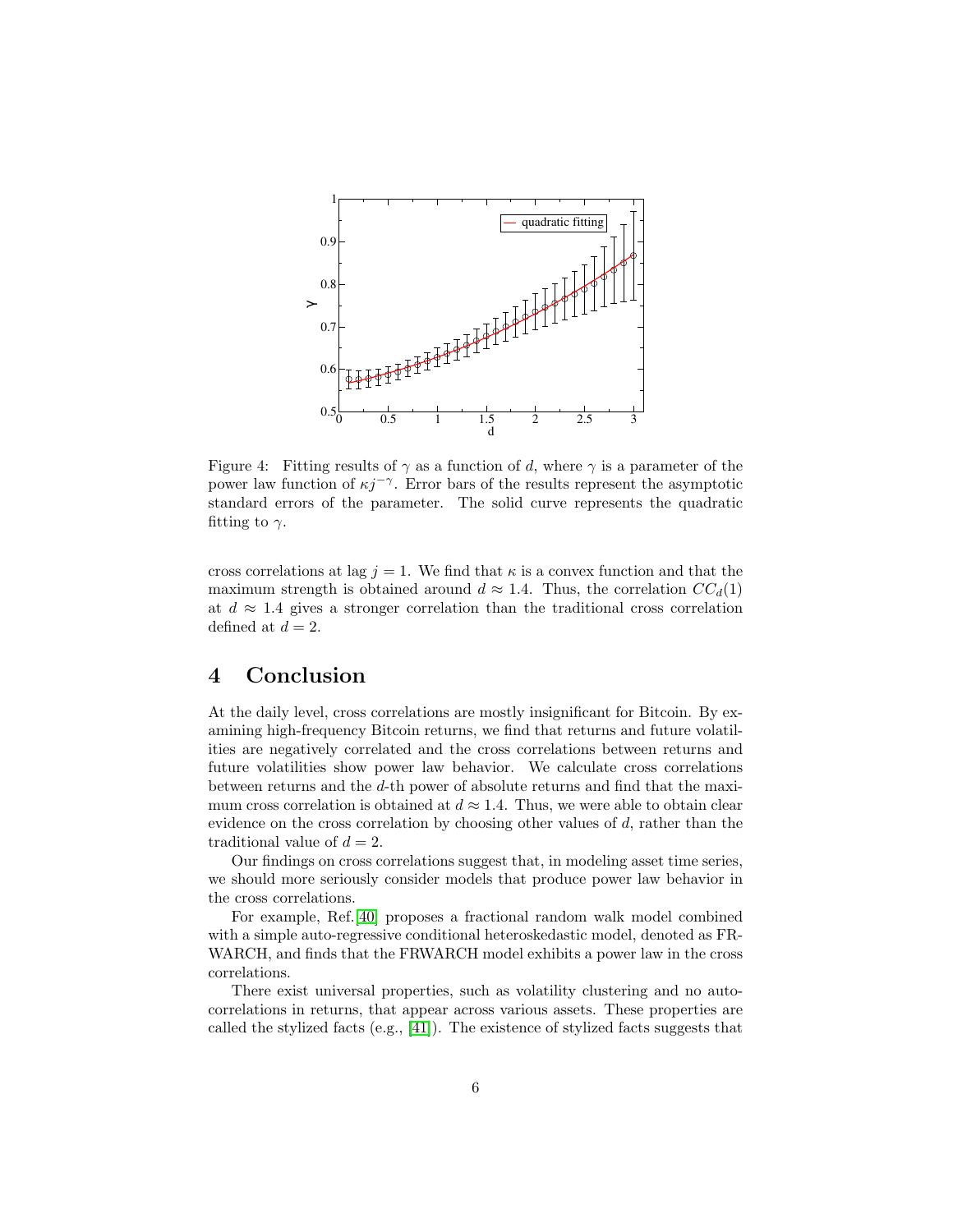

Figure 5: Fitting results of  $\kappa$  as a function of d, where  $\kappa$  is a parameter of the power law function of  $\kappa j^{-\gamma}$ .  $\kappa$  corresponds to the strength of a cross correlation at lag  $j = 1$ . The error bars of the results represent the asymptotic standard errors of the parameter.

the price formation is governed by certain common dynamics. If Bitcoin has a different property in the cross correlation from other assets, there could exit a different type of dynamics in Bitcoin. To come to a definite conclusion about whether the power law behavior only appears in Bitcoin, it would be desirable to examine other assets in detail.

#### Acknowledgement

Numerical calculations for this work were carried out at the Yukawa Institute Computer Facility and at the facilities of the Institute of Statistical Mathematics. This work was supported by JSPS KAKENHI (Grant Number JP18K01556) and the ISM Cooperative Research Program (2018-ISMCRP-0006).

#### References

- <span id="page-7-0"></span>[1] F. Black, Studies of stock market volatility changes, 1976 Proceedings of the American Statisticsl Association, Business and Economic Statistics Section (1976) 177–181.
- <span id="page-7-1"></span>[2] A. A. Christie, The stochastic behavior of common stock variances: Value, leverage and interest rate effects, Journal of Financial Economics 10 (1982) 407–432.
- <span id="page-7-2"></span>[3] K. R. French, G. W. Schwert, R. F. Stambaugh, Expected stock returns and volatility, Journal of Financial Economics 19 (1) (1987) 3–29.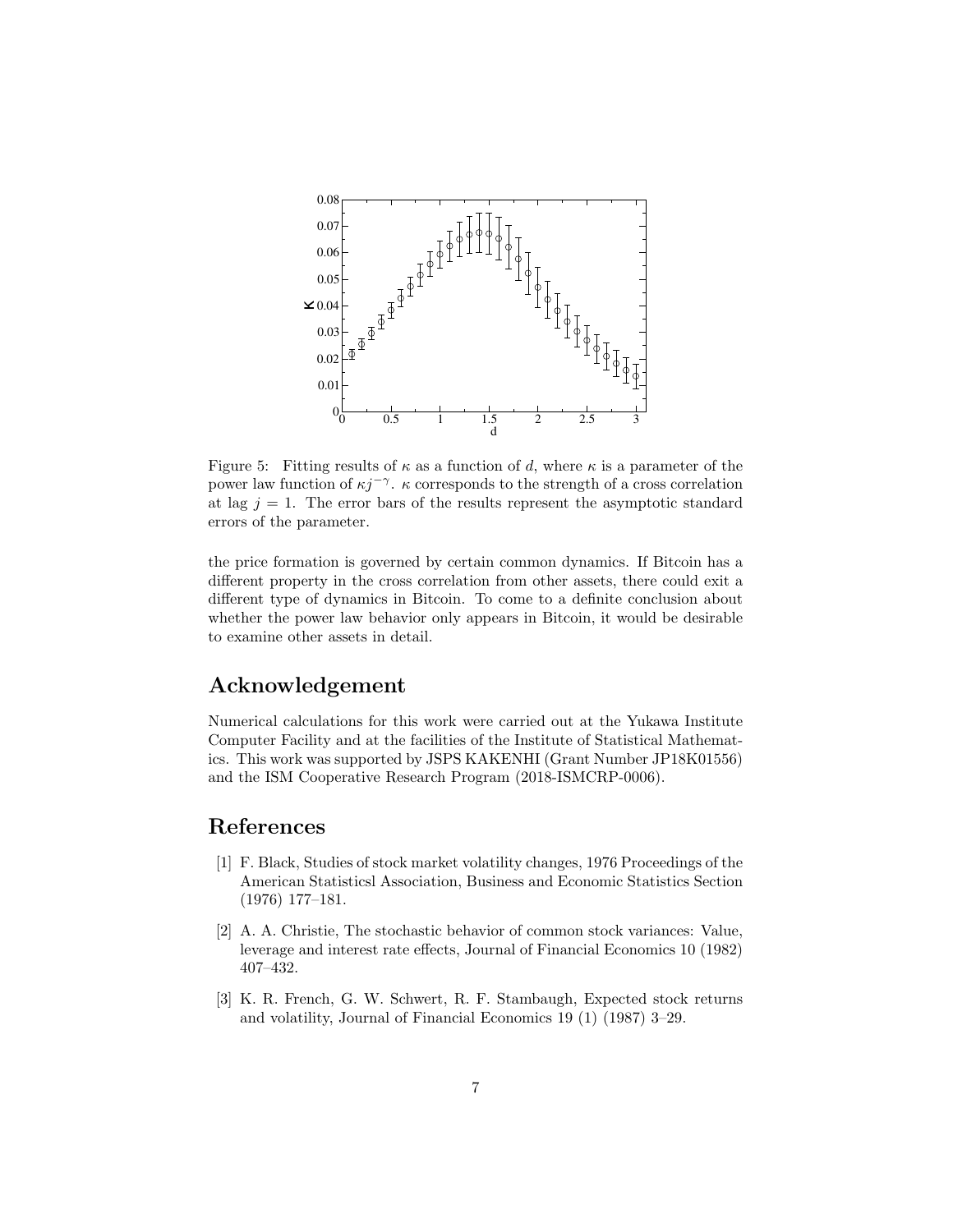- <span id="page-8-0"></span>[4] J. Y. Campbell, L. Hentschel, No news is good news: An asymmetric model of changing volatility in stock returns, Journal of Financial Economics 31 (3) (1992) 281–318.
- <span id="page-8-1"></span>[5] G. Bekaert, G. Wu, Asymmetric volatility and risk in equity markets, The Review of Financial Studies 13 (1) (2000) 1–42.
- <span id="page-8-2"></span>[6] G. Wu, The determinants of asymmetric volatility, The Review of Financial Studies 14 (3) (2001) 837–859.
- <span id="page-8-3"></span>[7] D. Nelson, Conditional heteroskedasticity in asset returns: A new approach, Econometrica 59 (1991) 347–370.
- <span id="page-8-4"></span>[8] R. Engle, V. Ng, Measuring and testing the impact of news on volatility, The Journal of Finance 48 (1993) 1749–1778.
- <span id="page-8-5"></span>[9] L. Glosten, R. Jaganathan, D. Runkle, On the relation between the expected value and the volatility of the nominal excess on stocks, Journal of Finance 48 (1993) 1779–1801.
- <span id="page-8-6"></span>[10] J.-P. Bouchaud, A. Matacz, M. Potters, Leverage effect in financial markets: The retarded volatility model, Physical Review Letters 87 (22) (2001) 228701.
- <span id="page-8-7"></span>[11] T. Qiu, B. Zheng, F. Ren, S. Trimper, Return-volatility correlation in financial dynamics, Physical Review E 73 (6) (2006) 065103.
- <span id="page-8-8"></span>[12] J. Shen, B. Zheng, On return-volatility correlation in financial dynamics, Europhysics Letters 88 (2) (2009) 28003.
- <span id="page-8-9"></span>[13] J.-J. Chen, B. Zheng, L. Tan, Agent-based model with asymmetric trading and herding for complex financial systems, PloS one 8 (11) (2013) e79531.
- <span id="page-8-10"></span>[14] S. Nakamoto, Bitcoin: A peer-to-peer electronic cash system, [https://](https://bitcoin.org/bitcoin.pdf) [bitcoin.org/bitcoin.pdf](https://bitcoin.org/bitcoin.pdf) (2008).
- <span id="page-8-11"></span>[15] A. H. Dyhrberg, Hedging capabilities of Bitcoin. is it the virtual gold?, Finance Research Letters 16 (2016) 139–144.
- <span id="page-8-12"></span>[16] A. Urquhart, The inefficiency of Bitcoin, Economics Letters 148 (2016) 80–82.
- <span id="page-8-13"></span>[17] A. F. Bariviera, M. J. Basgall, W. Hasperué, M. Naiouf, Some stylized facts of the Bitcoin market, Physica A 484 (2017) 82–90.
- <span id="page-8-14"></span>[18] J. Alvarez-Ramirez, E. Rodriguez, C. Ibarra-Valdez, Long-range correlations and asymmetry in the Bitcoin market, Physica A 492 (2018) 948–955.
- <span id="page-8-15"></span>[19] L. Kristoufek, On Bitcoin markets (in) efficiency and its evolution, Physica A 503 (2018) 257–262.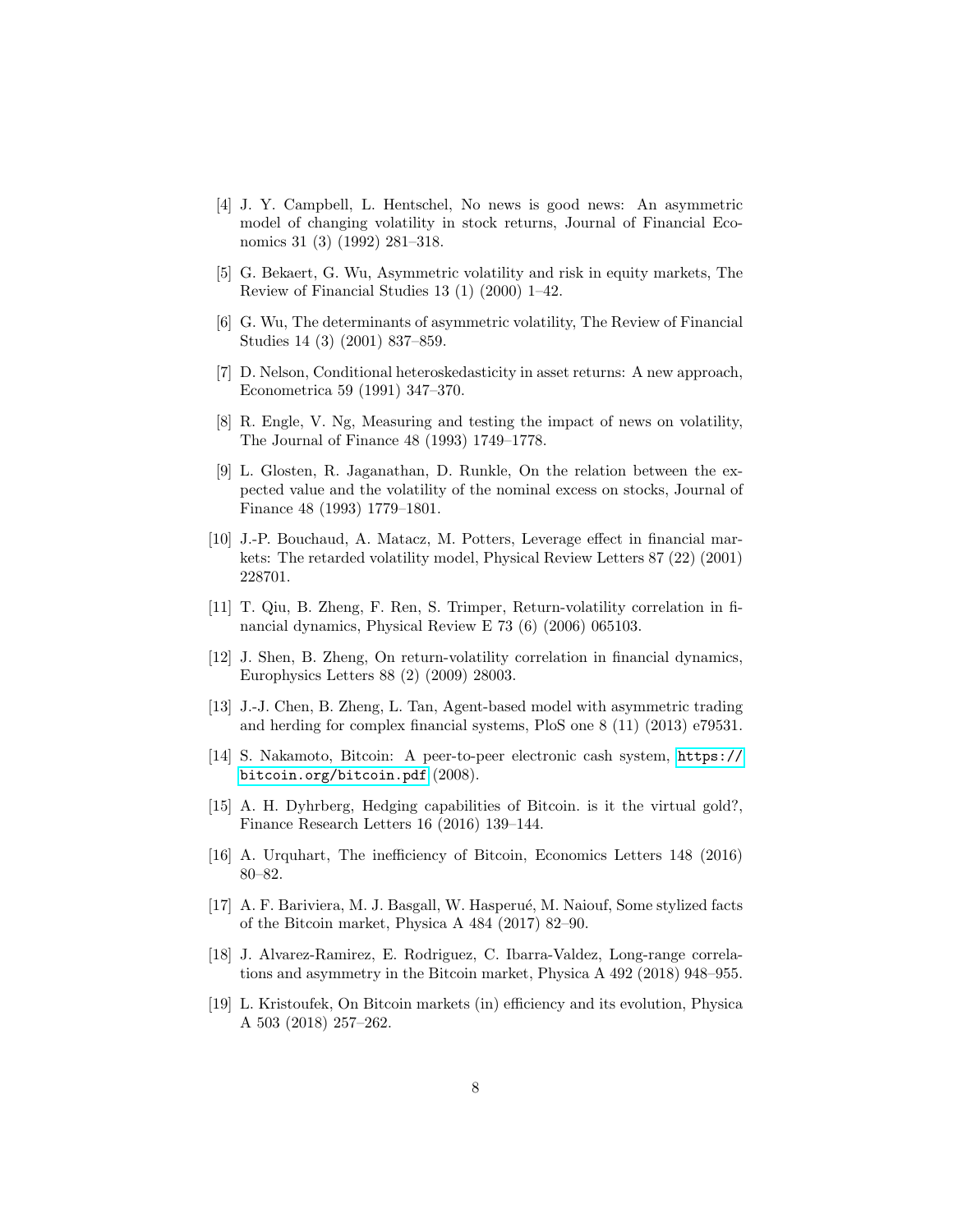- <span id="page-9-0"></span>[20] T. Takaishi, Statistical properties and multifractality of Bitcoin, Physica A 506 (2018) 507–519.
- <span id="page-9-1"></span>[21] S. Begušić, Z. Kostanjčar, H. E. Stanley, B. Podobnik, Scaling properties of extreme price fluctuations in bitcoin markets, Physica A 510 (2018) 400– 406.
- <span id="page-9-2"></span>[22] W. C. Wei, Liquidity and market efficiency in cryptocurrencies, Economics Letters 168 (2018) 21–24.
- <span id="page-9-3"></span>[23] T. Takaishi, T. Adachi, [Market efficiency, liquidity, and multifractality of](https://doi.org/10.1007/s10690-019-09286-0) [bitcoin: A dynamic study,](https://doi.org/10.1007/s10690-019-09286-0) Asia-Pacific Financial Markets[doi:10.1007/](http://dx.doi.org/10.1007/s10690-019-09286-0) [s10690-019-09286-0](http://dx.doi.org/10.1007/s10690-019-09286-0). URL <https://doi.org/10.1007/s10690-019-09286-0>
- <span id="page-9-4"></span>[24] D. Koutmos, Bitcoin returns and transaction activity, Economics Letters 167 (2018) 81–85.
- <span id="page-9-5"></span>[25] W. Fang, S. Tian, J. Wang, Multiscale fluctuations and complexity synchronization of bitcoin in china and us markets, Physica A 512 (2018) 109–120.
- <span id="page-9-6"></span>[26] F. N. Zargar, D. Kumar, Long range dependence in the bitcoin market: A study based on high-frequency data, Physica A 515 (2019) 625–640.
- <span id="page-9-7"></span>[27] J. Bouoiyour, R. Selmi, Bitcoin: A beginning of a new phase, Economics Bulletin 36 (3) (2016) 1430–1440.
- <span id="page-9-8"></span>[28] P. Katsiampa, Volatility estimation for Bitcoin: A comparison of GARCH models, Economics Letters 158 (2017) 3–6.
- <span id="page-9-9"></span>[29] D. G. Baur, T. Dimpfl, K. Kuck, Bitcoin, gold and the us dollar–a replication and extension, Finance Research Letters 25 (2018) 103–110.
- <span id="page-9-10"></span>[30] A. H. Dyhrberg, Bitcoin, gold and the dollar–A GARCH volatility analysis, Finance Research Letters 16 (2016) 85–92.
- <span id="page-9-11"></span>[31] S. Thies, P. Molnár, Bayesian change point analysis of bitcoin returns, Finance Research Letters 27 (2018) 223–227.
- <span id="page-9-12"></span>[32] E. Bouri, G. Azzi, A. H. Dyhrberg, On the return-volatility relationship in the Bitcoin market around the price crash of 2013, Economics: The Open-Access, Open-Assessment E-Journal 11 (2017) 1–16.
- <span id="page-9-13"></span>[33] A. Phillip, J. S. Chan, S. Peiris, A new look at cryptocurrencies, Economics Letters 163 (2018) 6–9.
- <span id="page-9-14"></span>[34] S. J. Taylor, Modelling Financial Time Series, John Wiley & New jersy, 1986.